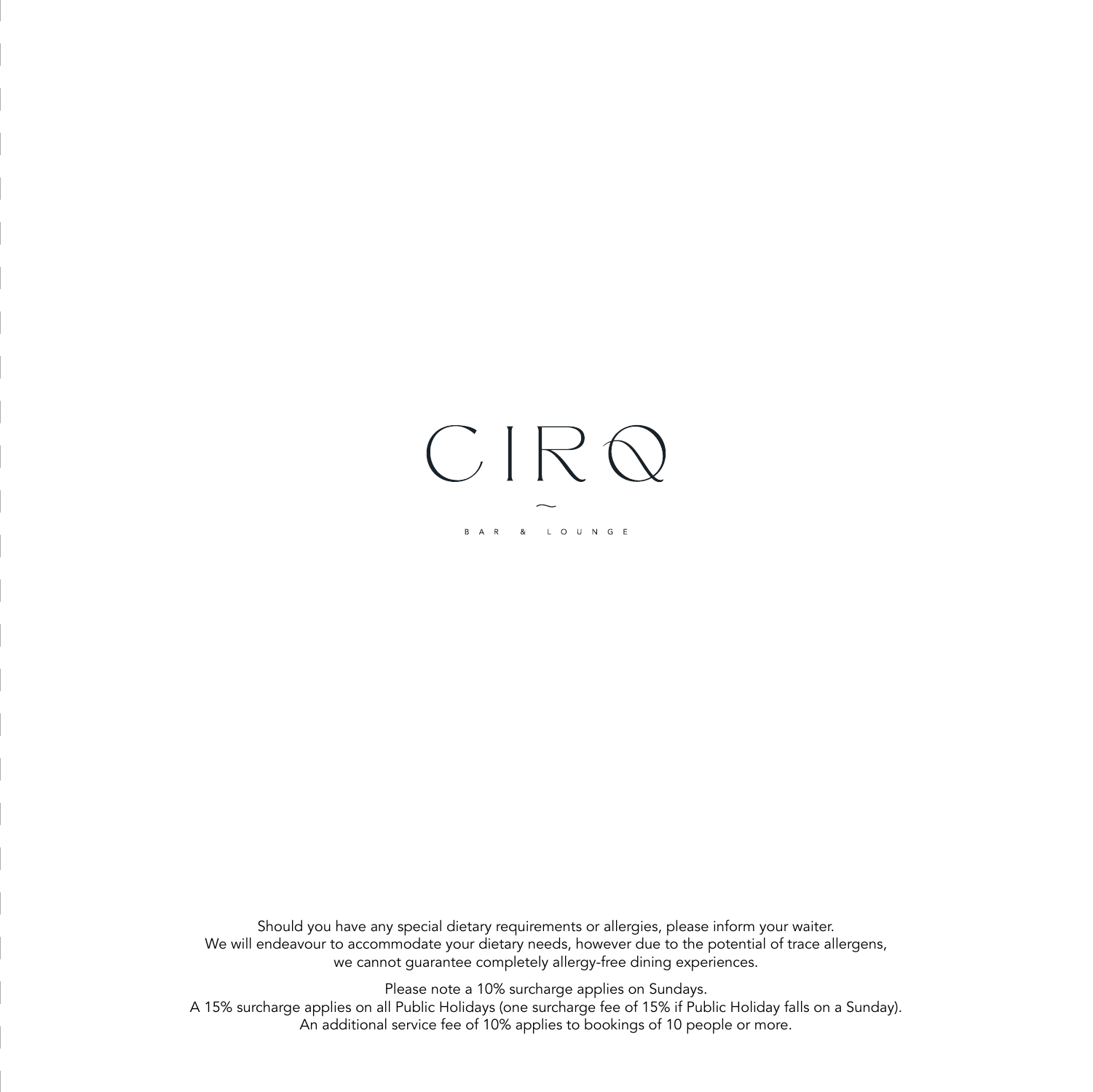## $\begin{array}{c} C \mid R \; \mathbb{Q} \end{array}$

#### STANDS

| Cured Meats & Cheeses (For 2-3)<br>Wagyu Beef Bresaola - Dry Cured<br>Osucura Grande - Squid Ink & Pork<br>Pamplona 45 - Air Cured Mild Chorizo<br>El Castanyer - Chestnut Salami<br>La Boqueria Basque Saucisson - 3 Months Gentle Cure<br>Truffle Manchego - Hand Made Sheep Milk<br>Garrotxa - Firm, Goats Milk<br>Azul De Valdeon - Blue, Cow & Goats Milk<br>L'artisan - The Extravagant Triple Cream Brie | 88   |
|-----------------------------------------------------------------------------------------------------------------------------------------------------------------------------------------------------------------------------------------------------------------------------------------------------------------------------------------------------------------------------------------------------------------|------|
| Mixed Meat, Cheese & Seafood (For 2-3)<br><b>Chefs Choice Of The Finest Product</b>                                                                                                                                                                                                                                                                                                                             | 108  |
| Market Seafood (For 2-3)<br>Ceviche<br><b>Pickled Mollusk</b><br>King Prawn Caesar Salad<br>Moreton Bay Bugs & Heirloom Tomato<br>Smoked Cut<br>Appellation Sydney Rock Oysters, Pedro Ximénez Vinaigrette & Gin Mountries Granita<br>Taramasalata & Seasonal Crudité (50g)                                                                                                                                     | 136  |
| <b>ADDITIONALS</b>                                                                                                                                                                                                                                                                                                                                                                                              |      |
| Jamón Ibérico De Bellota 36 Month \$52                                                                                                                                                                                                                                                                                                                                                                          | 52   |
| Malted Barley & Whisky Coated Aged Cow & Sheep Cheese                                                                                                                                                                                                                                                                                                                                                           | 16   |
| <b>Appellation Sydney Rock Oysters</b>                                                                                                                                                                                                                                                                                                                                                                          | 7 ea |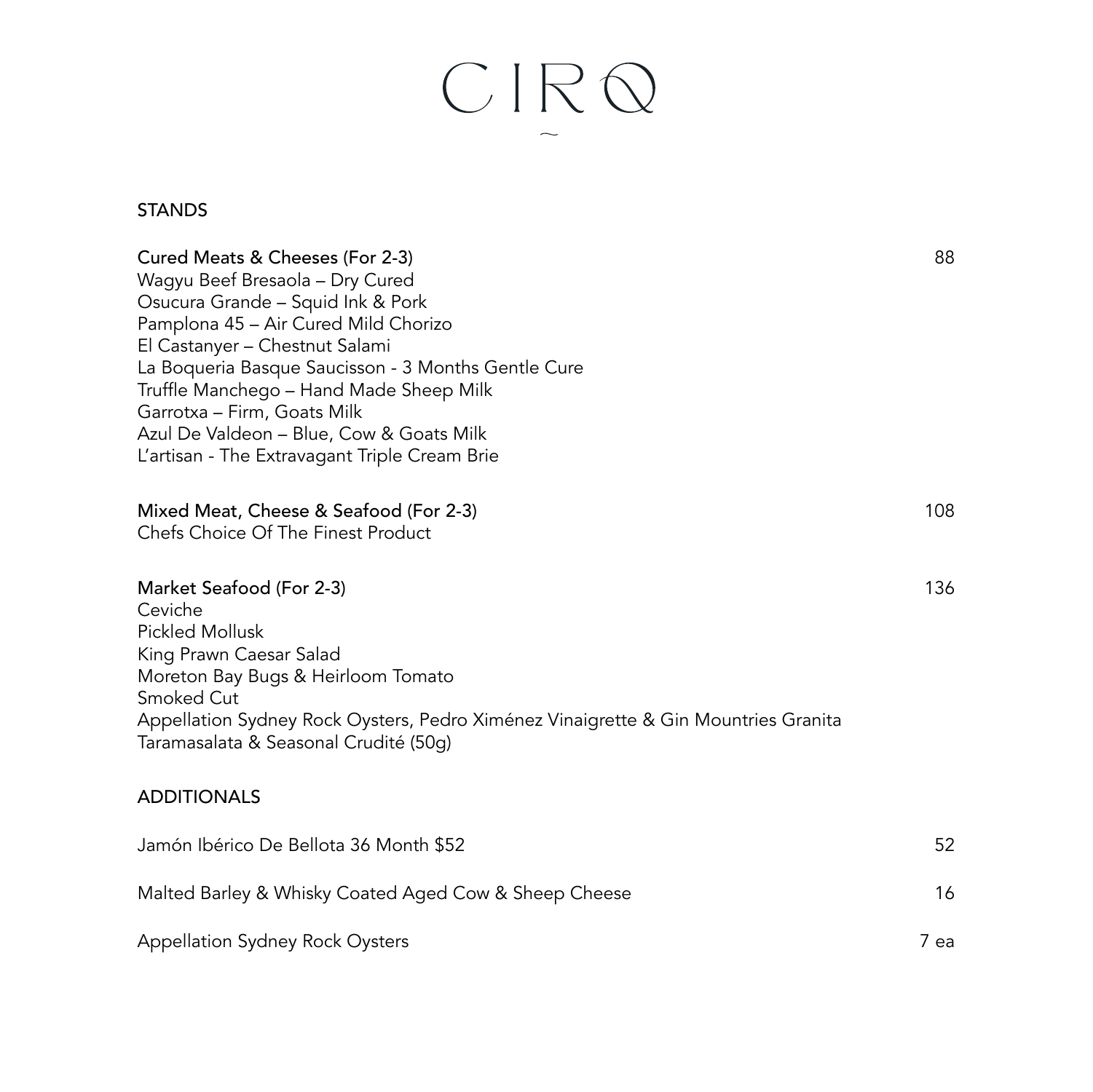### $\begin{array}{c} C \mid R \; \mathbb{Q} \end{array}$

CAVIAR PLATTER Served with Baby Capers, Cucumbers, Chive, Eshallots, Crème Fraîche & Blinis

| White Sterling 50g                                                                                           | 348 |
|--------------------------------------------------------------------------------------------------------------|-----|
| Beluga Black Pearl 30g                                                                                       | 508 |
| <b>TAPAS</b>                                                                                                 |     |
| Pioik Epooro Sourdough & EVOO First Extraction 2021                                                          | 6   |
| Marcona Almonds (V)                                                                                          | 7.5 |
| Bruny Island Olives, Herbs (V)                                                                               | 8   |
| Taramasalata & Seasonal Crudité                                                                              | 18  |
| Double Creme Le Dauphin Will Studd Oven Baked Brie, Kalamata Olive Tapenade,<br>Artichokes, Toasted Baguette | 34  |
| Goat Cheese Stuffed Piquillo Peppers Gremolata (V)                                                           | 20  |
| Vannella Burrata, Grilled Stone Fruit, Jamón Serrano, Shaved Almond, Chili Basil<br>Dressing                 | 24  |
| Croquette Of The Week                                                                                        | 19  |
| Don Bocarte Anchovy & Red Miso Cultured Butter, Crispy Baguette                                              | 22  |
| Kipfler Potato Bravas, Pimento Sauce & Aioli (V)                                                             | 14  |